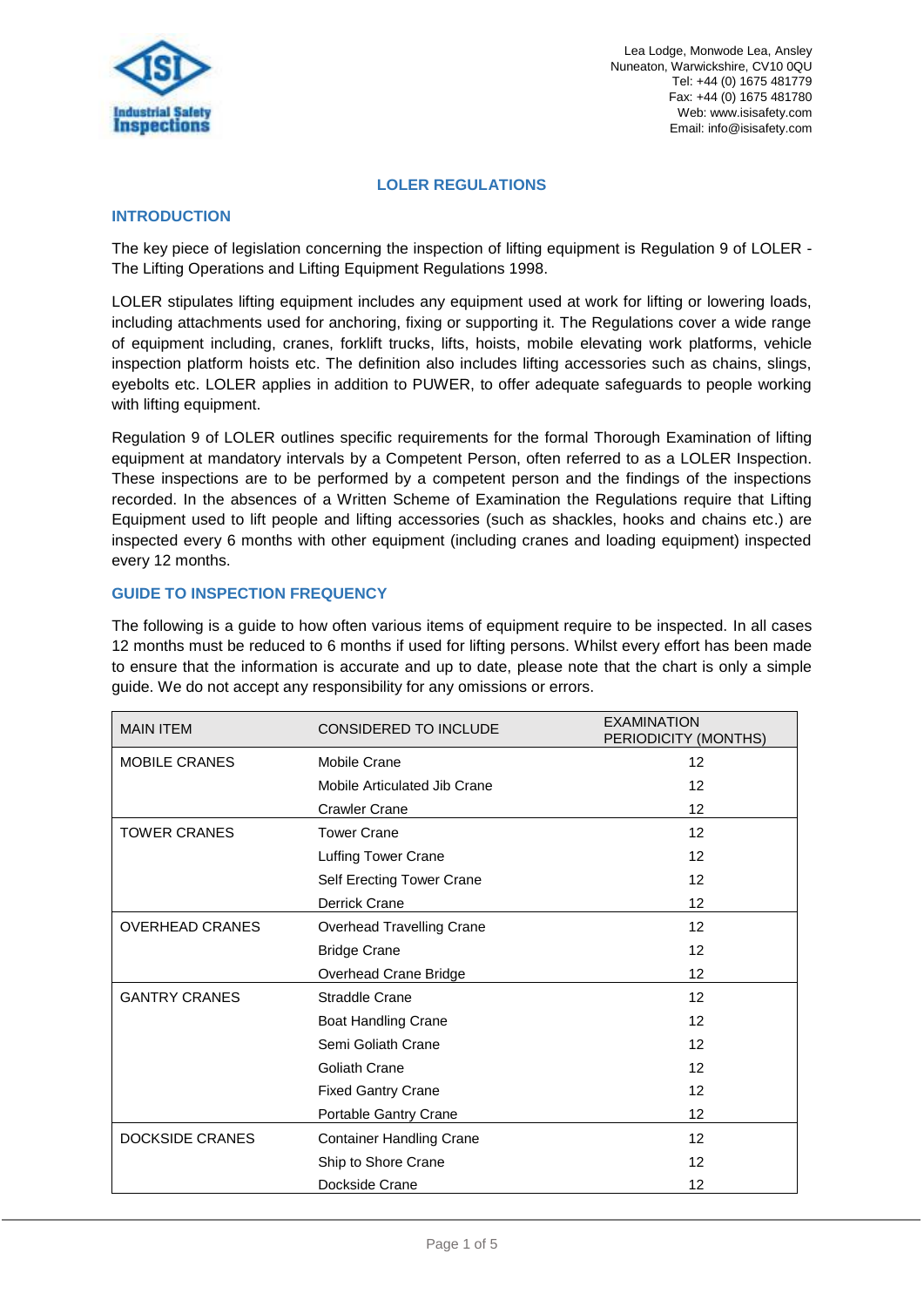

| <b>MAIN ITEM</b>                                  | CONSIDERED TO INCLUDE              | <b>EXAMINATION</b><br>PERIODICITY (MONTHS) |
|---------------------------------------------------|------------------------------------|--------------------------------------------|
| LORRY LOADER CRANE                                | Lorry Loader Jib Crane             | 12                                         |
| <b>AND HOISTS</b>                                 | Hiab Jib Crane                     | 12                                         |
|                                                   | Lorry Mounted Telescopic Jib Crane | 12                                         |
|                                                   | Skip Lorry                         | 12                                         |
|                                                   | Waste Container Handler            | 12                                         |
|                                                   | Dustbin Wagon                      | 12                                         |
|                                                   | <b>Hookloader Crane</b>            | 12                                         |
|                                                   | Log Grab Crane                     | 12                                         |
|                                                   | <b>Block Grab Crane</b>            | 12                                         |
| <b>OTHER CRANES</b>                               | Portable Hydraulic Jib Crane       | 12                                         |
|                                                   | <b>Engine Crane</b>                | 12                                         |
|                                                   | Swing Jib Crane                    | 12                                         |
|                                                   | Pillar Jib Crane                   | 12                                         |
|                                                   | Pedestal Jib Crane                 | 12                                         |
|                                                   | Wall Mounted Swing Jib Crane       | 12                                         |
|                                                   | Wall Mounted Jib Crane             | 12                                         |
|                                                   | Cantilever Jib Crane               | 12                                         |
|                                                   | Scaffold Jib Crane                 | 12                                         |
| <b>CRANE TRACKS,</b><br><b>RUNWAYS AND GANTRY</b> | Crane Track                        | 12                                         |
|                                                   | Runway Beam                        | 12                                         |
|                                                   | Monorail                           | 12                                         |
|                                                   | A Frame Gantry                     | 12                                         |
|                                                   | Portable Gantry                    | 12                                         |
|                                                   | <b>Fixed Crane Gantry</b>          | 12                                         |
|                                                   | Sheer legs                         | 12                                         |
| <b>RUNWAY TROLLEYS</b>                            | Trolley                            | 12                                         |
|                                                   | Carriage                           | 12                                         |
| <b>PATIENT HOISTS</b>                             | <b>Patient Hoist</b>               | 6                                          |
|                                                   | <b>Bath Hoist</b>                  | 6                                          |
|                                                   | <b>Toilet Lift</b>                 | 6                                          |
| <b>BLOCKS AND WINCHES</b>                         | Chain Block                        | 12                                         |
|                                                   | Winch                              | 12                                         |
|                                                   | Wire Rope Block                    | 12                                         |
|                                                   | <b>Ratchet Lever Block</b>         | 12                                         |
|                                                   | Pul-Lift                           | 12                                         |
|                                                   | <b>Tirfor Block</b>                | 12                                         |
|                                                   | <b>Tool Balancer</b>               | 12                                         |
|                                                   | Sheave Block                       | 12                                         |
|                                                   | Snatch Block                       | 12                                         |
|                                                   | Pulley Block                       | 12                                         |
|                                                   |                                    |                                            |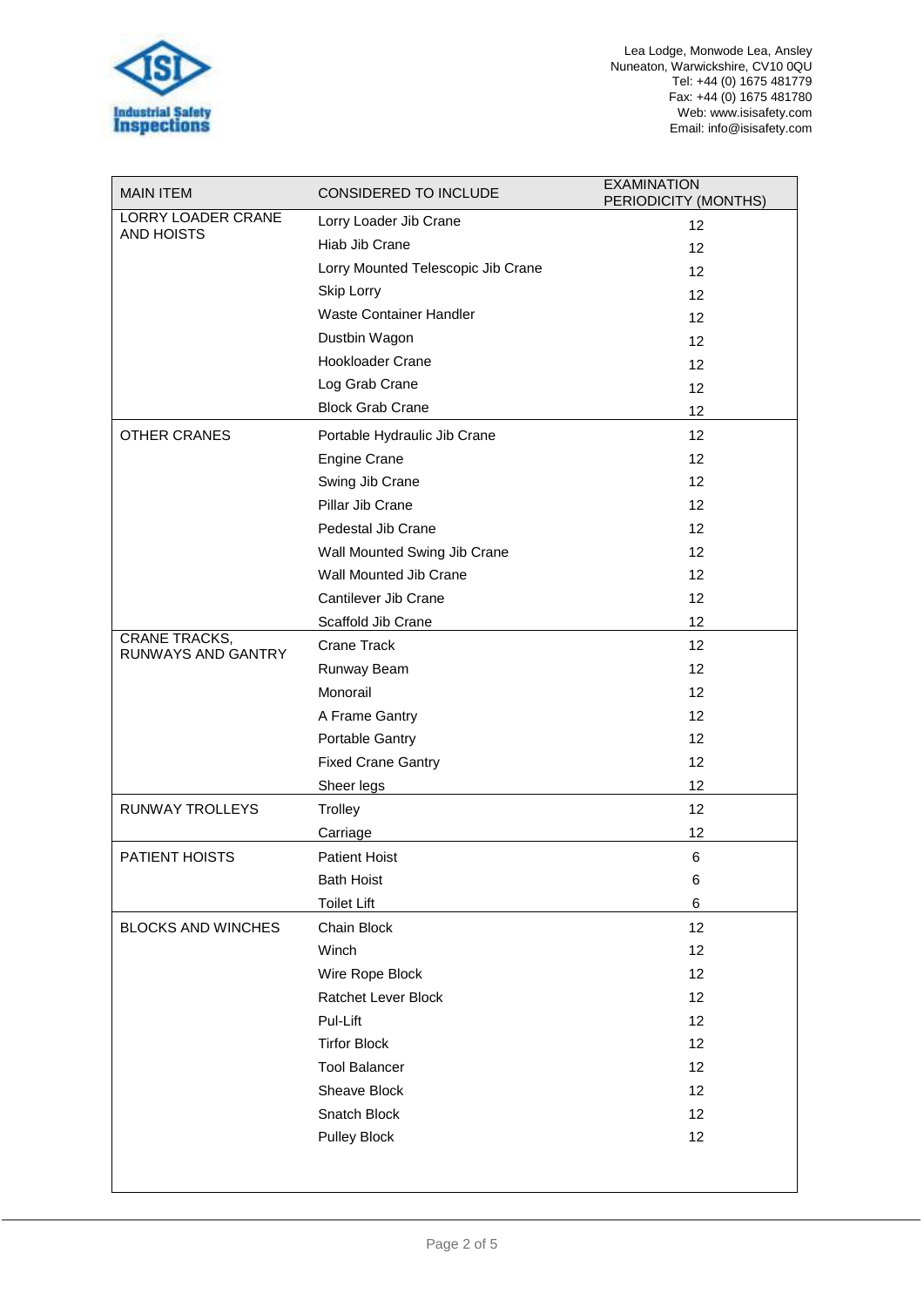

Lea Lodge, Monwode Lea, Ansley Nuneaton, Warwickshire, CV10 0QU Tel: +44 (0) 1675 481779 Fax: +44 (0) 1675 481780 Web: www.isisafety.com Email: info@isisafety.com

| <b>MAIN ITEM</b>                                                  | <b>CONSIDERED TO INCLUDE</b>    | <b>EXAMINATION</b><br>PERIODICITY (MONTHS)                  |
|-------------------------------------------------------------------|---------------------------------|-------------------------------------------------------------|
| <b>LIFTING ACCESSORIES</b>                                        | Eyebolts                        | 6                                                           |
|                                                                   | Slings                          | 6                                                           |
|                                                                   | <b>Shackles</b>                 | 6                                                           |
|                                                                   | <b>Girder Clips</b>             | 6                                                           |
|                                                                   | Lifting Beams / Frames          | 6                                                           |
|                                                                   | Grabs                           | 6                                                           |
|                                                                   | <b>Hooks</b>                    | 6                                                           |
|                                                                   | Lifting Lug / Bar / Plate / Arm | 6                                                           |
|                                                                   | Magnets                         | 6                                                           |
|                                                                   | <b>Plate Clips</b>              | 6                                                           |
|                                                                   | Vacuum Lifting Devices          | 6                                                           |
| <b>LIFTING ATTACHMENTS</b>                                        | <b>Fork Attachments</b>         | 6 Months unless it is<br>permanently attached, i.e.         |
|                                                                   | Fork Lift Truck Attachments     | bolted to the machine. If                                   |
|                                                                   | Fork Extension                  | permanently attached it takes                               |
|                                                                   | <b>Barrel Attachment</b>        | on the frequency of the<br>machine. i.e. 12 months.         |
|                                                                   | Grab Attachment                 | Except if the item the item                                 |
|                                                                   | <b>Tipping Skip</b>             | attached is for lifting persons.<br>Then the entire machine |
|                                                                   | Quick Hitch                     | would need inspecting every                                 |
|                                                                   | Man Riding Basket               | 6 months.                                                   |
| <b>FORK LIFT TRUCKS</b>                                           | Fork Lift Truck                 | 12                                                          |
|                                                                   | Side Loader Fork Lift Truck     | 12                                                          |
|                                                                   | <b>Reach Fork Lift Truck</b>    | 12                                                          |
|                                                                   | Counter Balance Fork Lift Truck | 12                                                          |
| <b>OTHER TRUCKS</b>                                               | <b>Pallet Truck</b>             | 12                                                          |
|                                                                   | <b>Stacker Truck</b>            | 12                                                          |
|                                                                   | <b>Platform Truck</b>           | 12                                                          |
|                                                                   | <b>Stair Walker</b>             | 12                                                          |
|                                                                   | <b>Stillage Truck</b>           | 12                                                          |
|                                                                   | <b>Wheele Lifter</b>            | 12                                                          |
| <b>ORDER PICKERS</b>                                              | <b>Order Picker Truck</b>       | 6                                                           |
|                                                                   | <b>Automated Order Picker</b>   | 12                                                          |
|                                                                   | <b>Stock Retrieval System</b>   | 12                                                          |
| <b>TELESCOPIC LOAD</b><br><b>HANDLER</b>                          | Telescopic Load Handler         | 12                                                          |
|                                                                   | Telehandler                     | 12                                                          |
| <b>EXCAVATORS AND</b><br>LOADING SHOVELS (if<br>used for lifting) | Excavator                       | 12                                                          |
|                                                                   | <b>Skid Steer Excavator</b>     | 12                                                          |
|                                                                   | <b>Crawler Excavator</b>        | 12                                                          |
|                                                                   | <b>Tracked Excavator</b>        | 12                                                          |
|                                                                   | Front Loader / Backhoe          | 12                                                          |
|                                                                   | Front End Loader                | 12                                                          |
|                                                                   | Loading Shovel                  | 12                                                          |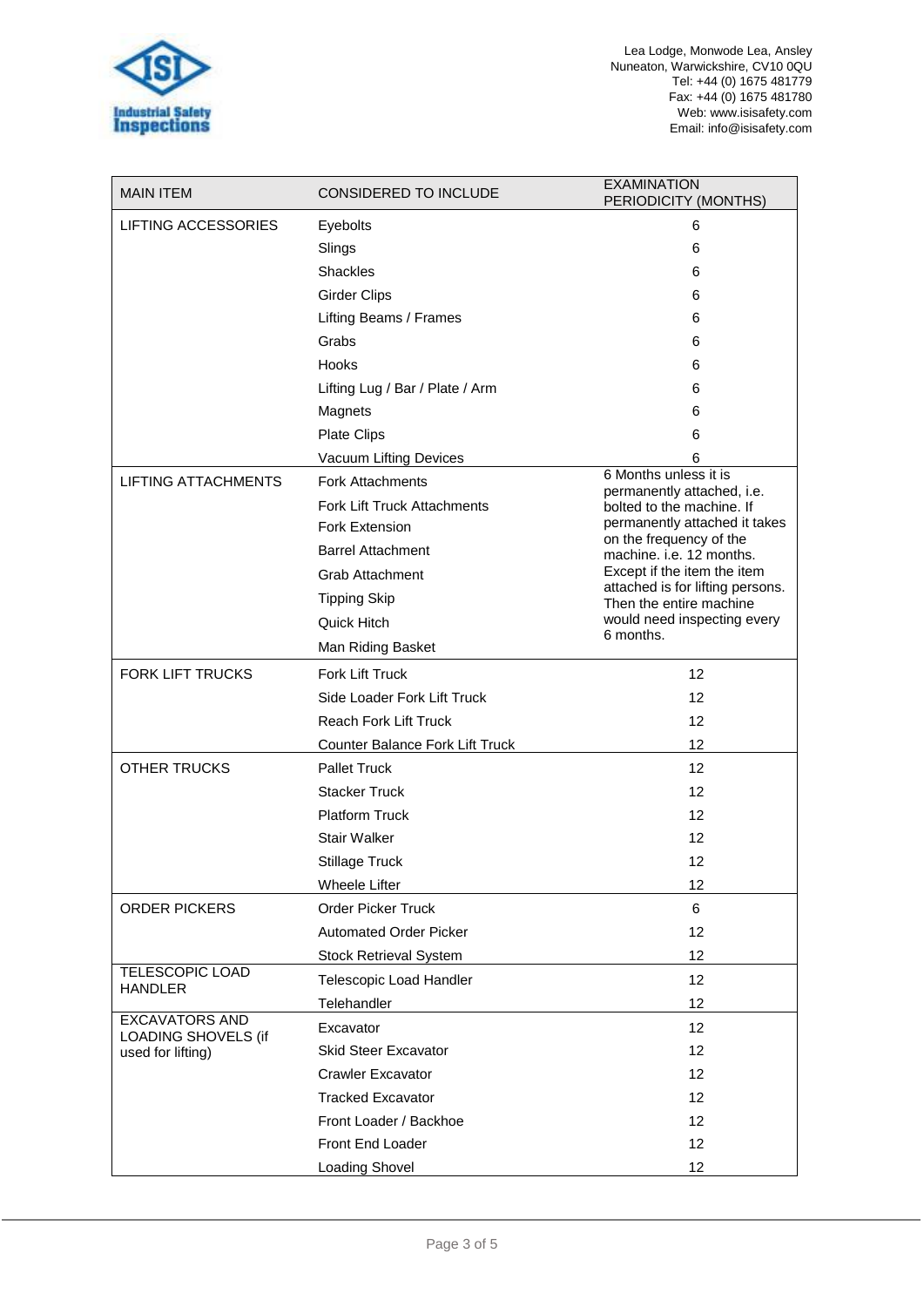

Lea Lodge, Monwode Lea, Ansley Nuneaton, Warwickshire, CV10 0QU Tel: +44 (0) 1675 481779 Fax: +44 (0) 1675 481780 Web: www.isisafety.com Email: info@isisafety.com

| <b>MAIN ITEM</b>                           | <b>CONSIDERED TO INCLUDE</b>                | <b>EXAMINATION</b><br>PERIODICITY (MONTHS)                                                                                                                                                                                             |
|--------------------------------------------|---------------------------------------------|----------------------------------------------------------------------------------------------------------------------------------------------------------------------------------------------------------------------------------------|
| <b>VEHICLE LIFTS</b>                       | Vehicle Lifting Tables                      | 6                                                                                                                                                                                                                                      |
|                                            | Motorcycle Lifting Table                    | 12                                                                                                                                                                                                                                     |
| <b>VEHICLE RECOVERY</b>                    | Spectacle Lift                              | 12                                                                                                                                                                                                                                     |
| <b>TRUCK</b>                               | Slide Bed Lift                              | 12                                                                                                                                                                                                                                     |
|                                            | Under-Lift                                  | 12                                                                                                                                                                                                                                     |
| <b>JACKS</b>                               | <b>Trolley Jack</b>                         | 12                                                                                                                                                                                                                                     |
|                                            | Hydraulic Jack                              | 12                                                                                                                                                                                                                                     |
|                                            | <b>Bottle Jack</b>                          | 12                                                                                                                                                                                                                                     |
|                                            | Toe Jack                                    | 12                                                                                                                                                                                                                                     |
|                                            | <b>Ratchet Jack</b>                         | 12                                                                                                                                                                                                                                     |
|                                            | Beam Jack                                   | 12                                                                                                                                                                                                                                     |
|                                            | <b>Transmission Jack</b>                    | 12                                                                                                                                                                                                                                     |
|                                            | Gearbox Jack                                | 12                                                                                                                                                                                                                                     |
|                                            | Pit Jack                                    | 12                                                                                                                                                                                                                                     |
| <b>VEHICLE TAIL LIFTS</b>                  | <b>Tail Lift</b><br><b>Tailboard Loader</b> | 6 Months if used by the<br>operator to gain access to the<br>back of the lorry. (These<br>could be inspected on a 12<br>month basis but only if it can<br>be ensured no persons would<br>use the tailboard to be lifted /<br>lowered). |
| GOODS / PASSENGER<br><b>LIFTS</b>          | Passenger Lift                              | 6                                                                                                                                                                                                                                      |
|                                            | Goods Lift                                  | 12                                                                                                                                                                                                                                     |
|                                            | Service Lift                                | 12                                                                                                                                                                                                                                     |
|                                            | Dumb Waiter                                 | 12                                                                                                                                                                                                                                     |
|                                            | <b>Stair Lift</b>                           | 6                                                                                                                                                                                                                                      |
|                                            | Disabled Access Lift                        | 6                                                                                                                                                                                                                                      |
| <b>WORK PLATFORMS</b>                      | <b>MEWPS</b>                                | 6                                                                                                                                                                                                                                      |
|                                            | <b>Work Platforms</b>                       | 6                                                                                                                                                                                                                                      |
|                                            | Mast Climbers                               | 6                                                                                                                                                                                                                                      |
|                                            | Mast Hoists                                 | 6                                                                                                                                                                                                                                      |
| SUSPENDED ACCESS<br><b>EQUIPMENT</b>       | <b>Suspended Access Equipment</b>           | 6                                                                                                                                                                                                                                      |
|                                            | <b>Window Cleaning Rig</b>                  | 6                                                                                                                                                                                                                                      |
|                                            | <b>Suspended Access Track</b>               | 6                                                                                                                                                                                                                                      |
| <b>BUILDERS HOISTS AND</b><br><b>LIFTS</b> | Ash / Coke / Skip Hoist                     | 12                                                                                                                                                                                                                                     |
|                                            | Builders Hoist, goods only                  | 12                                                                                                                                                                                                                                     |
|                                            | Builders Hoist, passenger                   | 6                                                                                                                                                                                                                                      |
|                                            | <b>Inclined Material Hoist</b>              | 12                                                                                                                                                                                                                                     |
|                                            | <b>Bucket Elevator</b>                      | 12                                                                                                                                                                                                                                     |
|                                            |                                             |                                                                                                                                                                                                                                        |